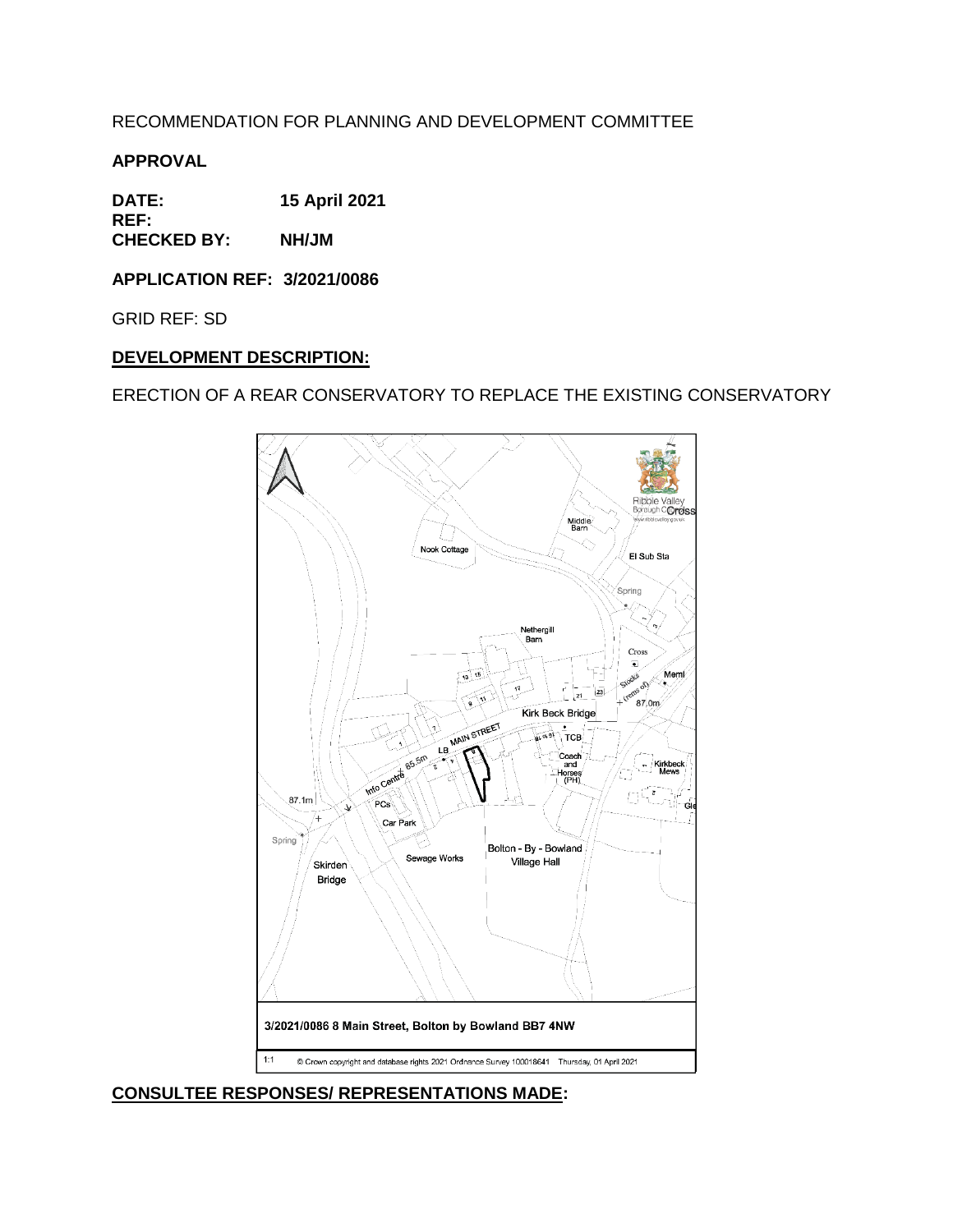# **PARISH COUNCIL:**

No comments received.

## **HISTORIC AMENITY SOCIETIES:**

Consulted, no representations received.

## **LANCASHIRE COUNTY COUNCIL (ARCHAEOLOGY):**

Have commented as follows:

- The door widening between conservatory and house has potential to impact blocked former openings and if so may require significant structural intervention or reinforcement. Whilst may have deemed consent, useful to see further details or photographs.
- No door is shown in the outer walls of the replacement conservatory.
- More like a modern single storey extension than the traditional conservatory replacing. Seems to be visible from the public car park to the west and the rear of the Coach and Horses PH to the east
- Would normally recommend a photographic record condition, to be made before and during the works.
- No new justification for the proposals here considerations still apply.

## **ADDITIONAL REPRESENTATIONS:**

None received.

### 1. **Site Description and Surrounding Area**

- 1.1 '8 and 8A Main Street' are Grade II listed houses of the late C19th or a conversion of earlier buildings prominently sited within Bolton by Bowland Conservation Area. The list description suggests their importance lies in their external appearance and contribution to the historic row of houses ('Listed for group value only') which also comprise 'Primrose Cottage and Keys Cottage', '10 and 12, Main Street' and '14 Main Street'. The site is within the setting of these Grade II listed buildings and 'The Coach and Horses Public House' (Grade II).
- 1.2 There are public views of the rear of the row from the RVBC public car park immediately to the west and the Coach and Horses/village hall car park however these views are limited.

### 2. **Proposed Development for which consent is sought**

- 2.1 Planning permission is sought for the replacement of the existing timber framed and stone plinthed conservatory with a rear extension of aluminium frame, windows and doors and 'ultraframe living roof' (a proprietary system with a 'grey finish to resemble lead').
- 2.2 The application is a resubmission of a previously refused application and differs from the previous scheme with the inclusion of gable full-height glazing replacing glazing and plinth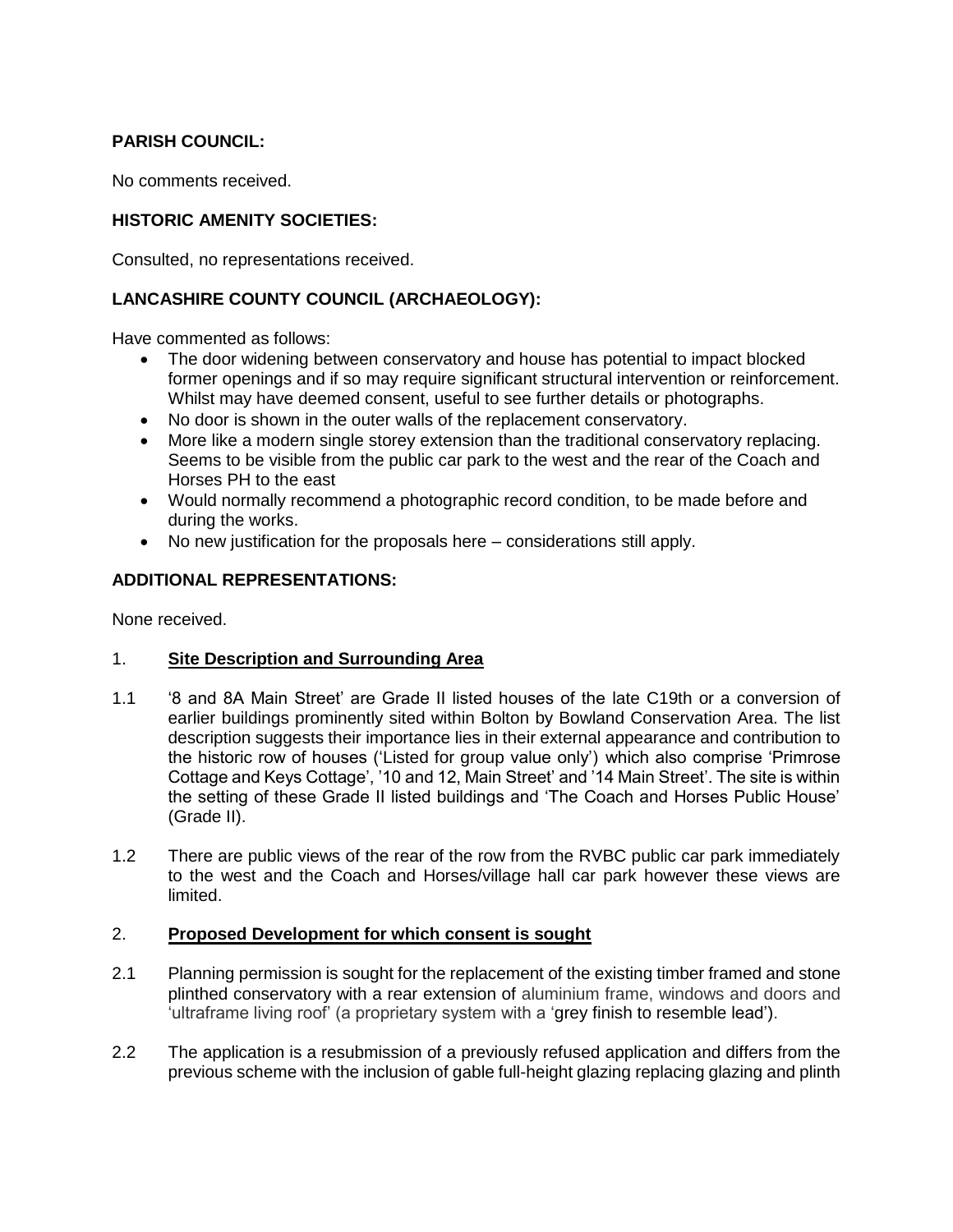and the proposed widening of the existing doorway with the house (this was deleted from the previous scheme).

2.3 The submitted plans refer to previous permissions. Officer consideration to the planning history suggests a wider doorway than existing between house and conservatory was granted planning permission in 2000. The 2000 planning application and original LBC application plans show a smaller conservatory than was built. Correspondence identifies that the case officer was eventually happy for a larger conservatory to be constructed (albeit administered by the case officer as a minor amendment to a listed building consent). No consent or permission has been found for the blocking of the original ground floor kitchen door (location now enclosed by the extended conservatory).

#### 3. **Relevant Planning History**

3/2021/0086 - Erection of a rear conservatory to replace the existing conservatory. PP under consideration.

3/2020/0659 - Replacement of existing timber and glass in existing conservatory with masonry aluminium windows and doors and ultraframe living roof. PP refused 21 January 2021.

3/2020/0660 - Replacement of existing timber and glass in existing conservatory with masonry aluminium windows and doors and ultraframe living roof. LBC under consideration.

3/2000/0622 - Two storey rear extension. Rear conservatory. LBC granted 12 October 2000.

3/2000/0548 - Demolish single storey rear coal shed. build two storey rear extension and conservatory. PP granted 21 September 2000. *The file identifies negotiation by officers to amend the originally submitted Victoria style conservatory with polycarbonate roof to a more traditional and simple style of conservatory constructed of a hardwood timber framework over a stone plinth with traditional doors.*

Consideration has also been made to the planning history of the whole row in respect to rear elevation additions.

#### 4. **Relevant Policies**

Ribble Valley Core Strategy:

Key Statement EN5 – Heritage Assets Key Statement EN2 – Landscape Policy DMG1 – General Considerations Policy DME4 – Protecting Heritage Assets Policy DMH5: Residential and Curtilage Extensions

Planning (Listed Buildings and Conservation Areas) Act 1990. 'Preservation' in the duties at section 16, 66 and 72 of the Act means "doing no harm to" (South Lakeland DC v. Secretary of State for the Environment [1992]).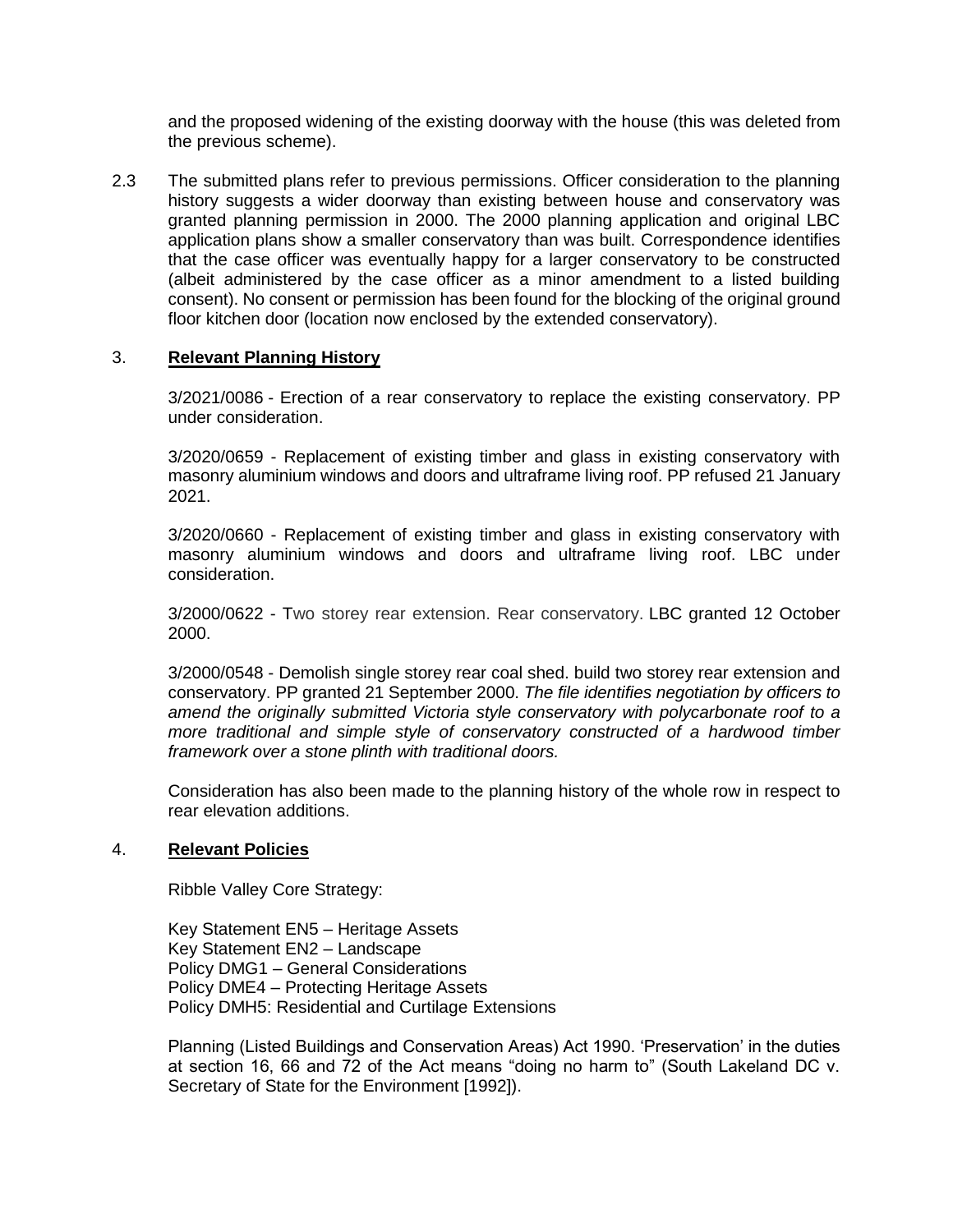Bolton by Bowland Conservation Area Appraisal

National Planning Policy Framework (NPPF) National Planning Policy Guidance (NPPG)

#### 5. **Assessment of Proposed Development**

- 5.1 Impact upon the special architectural and historic interest of the listed building, the setting of listed buildings, the character and appearance of Bolton by Bowland Conservation Area and the cultural heritage of the Forest of Bowland AONB:
	- 5.1.1 "8 and 8a Main Street" is listed "for group value only" suggesting that the building is of special architectural and historic interest because of its external appearance.
	- 5.1.2 The Council's Conservation Officer considers that the re-submitted scheme does not overcome concerns from January 2021 and the proposed extension is harmful to the special architectural and historic interest and setting of the listed building (section 16 of the Act).
	- 5.1.3 The NPPG states that "substantial harm is a high test, so it may not arise in many cases". The harm to the listed building does not result in the loss of historic fabric and is to a secondary elevation. It is 'less than substantial'. NPPF paragraph 196 requires that 'less than substantial' harm be weighed against any public benefits of the proposal.
	- 5.1.4 The owners wish to replace the existing timber conservatory as the timber has expanded and the rear doors can no longer be opened, this is the only rear access from the property. It is acknowledged that the proposed extension is a modern addition that will not read as part of the original building however it is considered that this modern interpretation will affect the appearance of the dwelling less radically and show how the building has evolved over time. The benefits of enabling the applicants to access the rear of their property with an extension which clearly is a modern addition to a heritage asset is considered to outweigh the harm of the development.
	- 5.1.5 In respect to the concern of LCC Archaeology as to the impact of doorway widening on the historic fabric, consideration to the planning history suggests a wider doorway than existing was granted planning permission in 2000 and the principle of the widening of the existing doorway therefore established.

#### 5.2 Impact upon Residential Amenity:

5.2.1 The proposed development has no greater impact on the amenities of nearby residents.

#### 6. **Observations/Consideration of Matters Raised/Conclusion**

6.1 Therefore, in giving considerable importance and weight to the duties at section 16, 66 and 72 of the Planning (Listed Buildings and Conservation Areas) Act 1990 and in